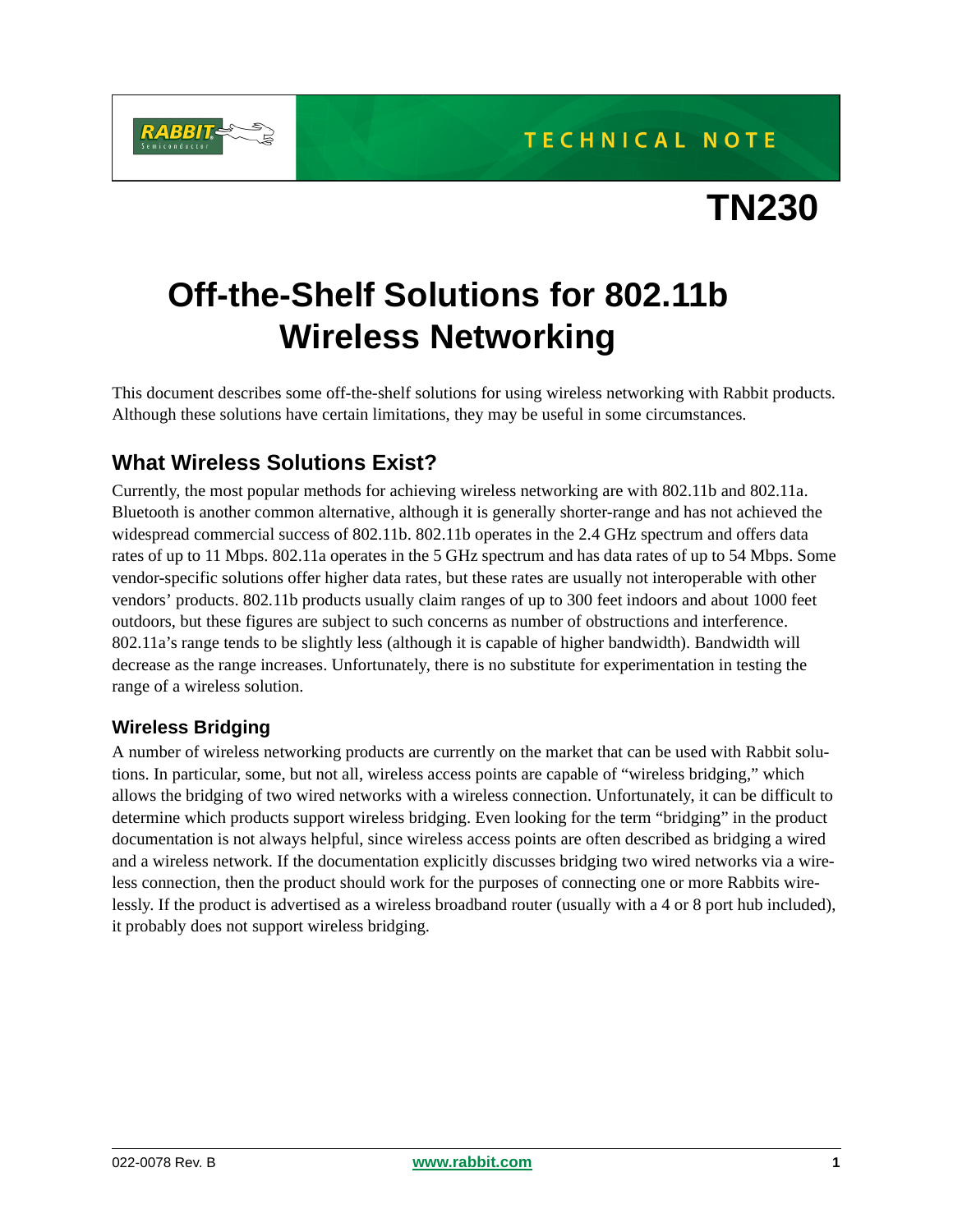Some other devices are now being released that are designed specifically to connect a wired Ethernet device to a wireless network. These are called "wireless bridges" or "802.11b Ethernet media converters." It is important to note that you cannot use two of these devices to create a wireless bridge between the device and an existing wired network. Instead, these devices must communicate with a wireless access point. These devices are smaller and slightly cheaper than access points.

At the current writing, the following access points are examples that support wireless bridging:

- Linksys WAP11
- Netgear ME102
- D-Link DWL-900AP
- D-Link DWL-900AP+

In general, these devices will not perform wireless bridging with competing devices—that is, don't expect to be able to mix and match. Some examples of the new wireless bridges are:

- Linksys WET11
- D-Link DWL-810
- Buffalo Technology WLI-T1-S11G

These can be used with any standards-compliant 802.11b access point. Note, however, that the Linksys WET11 has a physical layer compatibility problem with Realtek RTL8019AS Ethernet devices (the chipset used by many Rabbit devices) that causes the WET11 device to repeatedly reboot or lock up. We have tested the D-Link DWL-810, and it does not exhibit the same problem. Hence, it is recommended over the Linksys WET11.

#### **When Is a Wireless Solution Useful?**

Currently, inexpensive wireless access points that perform wireless bridging cost about \$100 to \$200. Since two are needed to complete a wireless bridge, this is an expensive solution for wirelessly connecting a Rabbit device. The range and susceptibility to interference also limit the usefulness of wireless bridging, particularly in industrial settings. However, wireless bridging may be useful for connecting two wired networks when it is inconvenient to connect them via a wire. Also, if a number of Rabbit products can be connected via a traditional wired Ethernet, but they need to communicate with another server or the global Internet, then a shared wireless connection for all of them can be convenient.

It is possible to extend the range of some wireless access points with a custom antenna. For instance, the Linksys WAP11 (and most other Linksys wireless products) feature replaceable antennae. However, care should be taken that FCC regulations are obeyed if the devices are modified.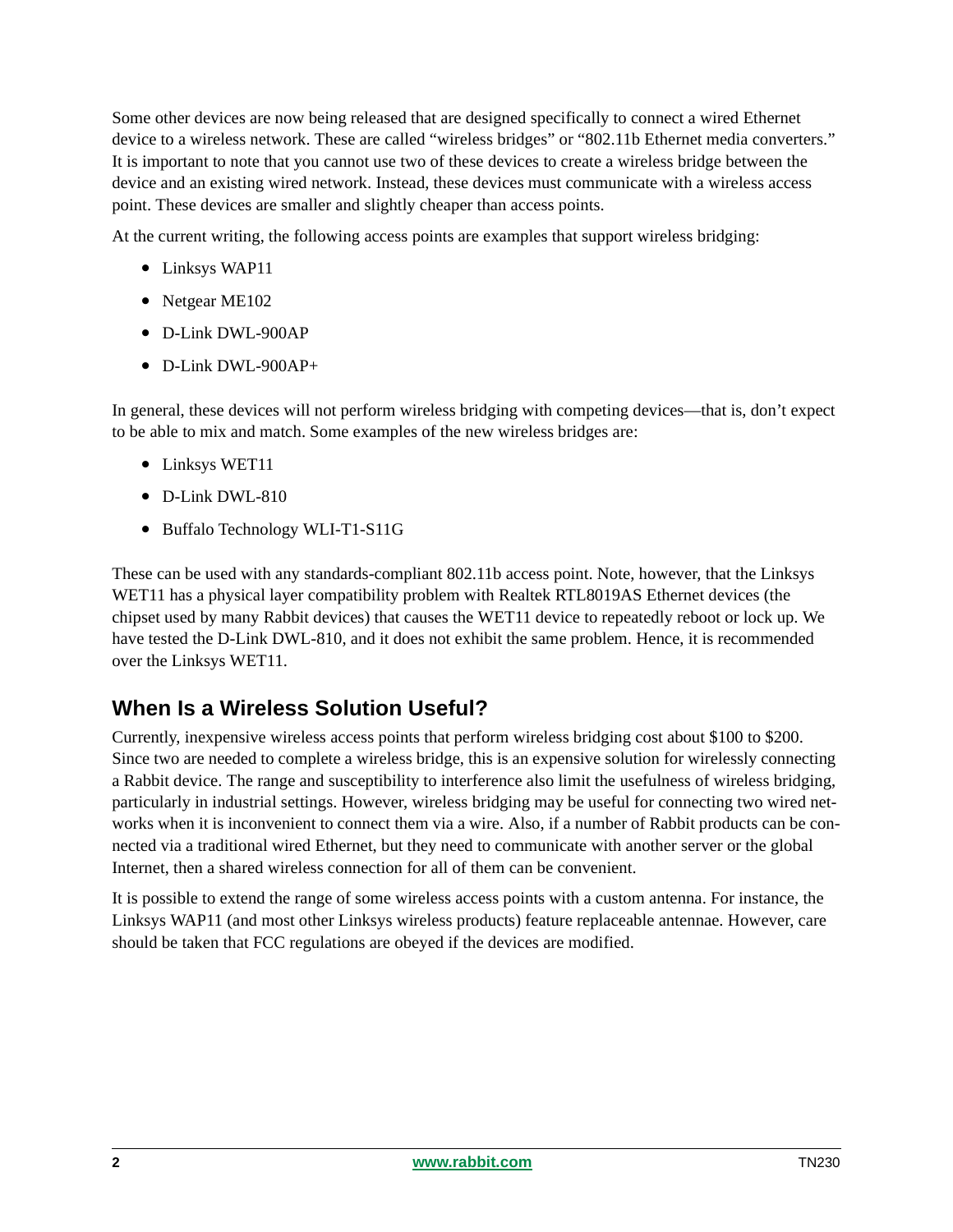## **How Do I Set Up a Wireless Connection?**

Rabbit Semiconductor has tested Rabbit products with Linksys WAP11 access points and the D-Link DWL-810 wireless bridge. The following explanation on how to set up a wireless connection will be centered around using two WAP11s, but other access points and wireless bridges may be set up similarly.

In general, you will need a pair of access points of the same model to perform wireless bridging, unless the documentation states that it is compatible with other products. Connect one access point to an existing wireless network, and the other to a Rabbit device via a crossover Ethernet cable, as detailed in [Figure 1](#page-2-0). Some access points have a crossover switch that allows you to flip the switch to the crossover setting and use a normal straight-through cable rather than a crossover cable. The access point connected to the Rabbit can be replaced with one of the wireless bridge products, but the other side will need to be an actual wireless access point.



<span id="page-2-0"></span>

Note that it is possible that the "Existing Ethernet network" above is a single PC so that in effect you are wirelessly connecting a PC and a Rabbit. In this case, the cable connecting the PC and the wireless access point should be a crossover Ethernet cable (or, if your access point has it, you should use the crossover switch).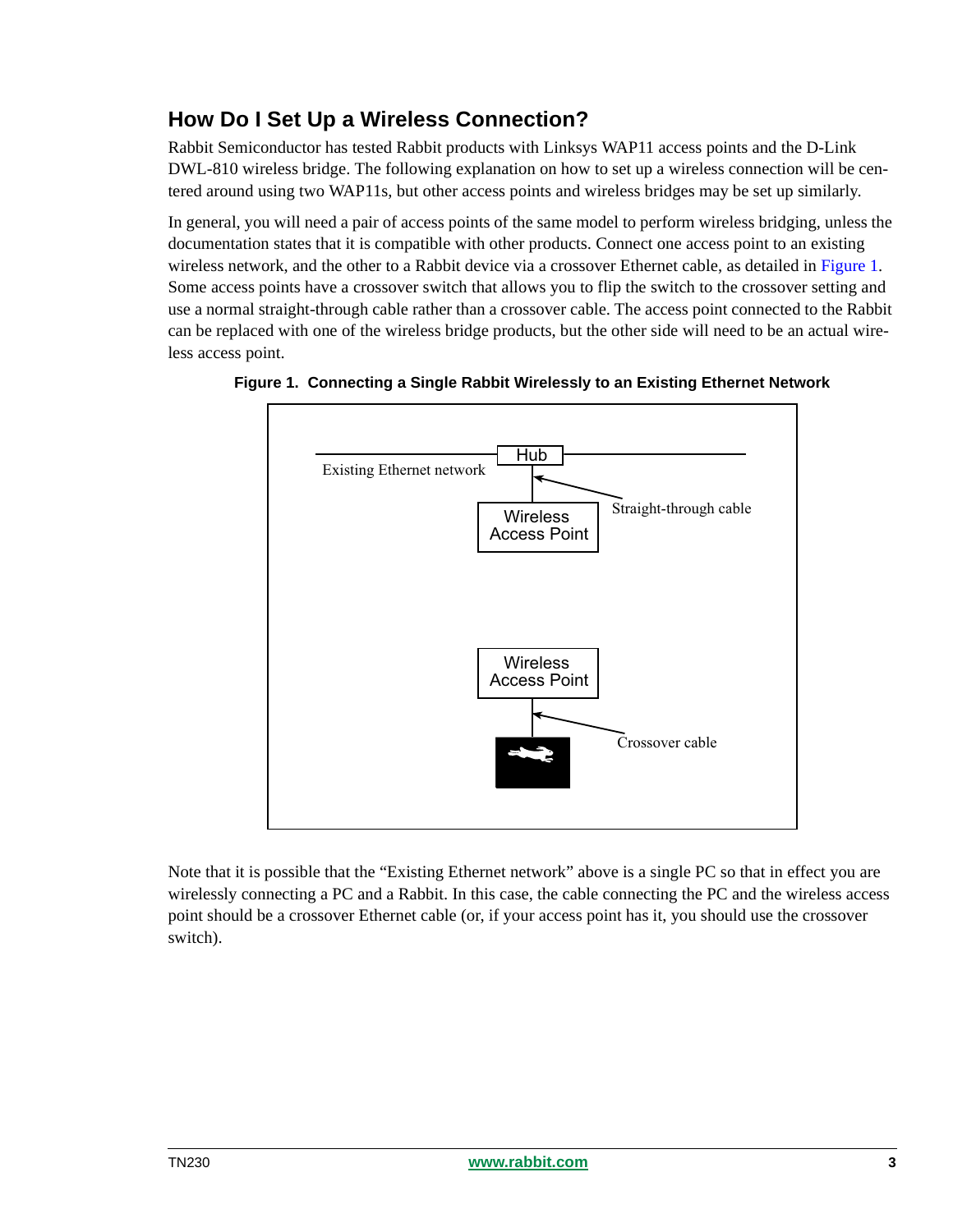Alternatively, you may wish to connect a wired network of Rabbits (and possibly other devices) to another network wirelessly. This is pictured in the figure below.



**Figure 2. Connecting a Network of Rabbits to an Existing Ethernet Network**

To configure the Linksys WAP11, you will need to connect each one in turn to the same wired network as a PC (probably your existing Ethernet network). Each of the following things needs to be configured on the WAP11. How to configure it will be covered shortly; since there are multiple ways to configure the WAP11, you should first know what you can configure.

Things to configure:

- SSID (Service Set Identifier): This identifier is used to identify your wireless network. All access points and clients on your wireless network must have the same SSID.
- Channel: 802.11b can operate over a number of channels. All access points and clients on a single wireless network must use the same channel.
- Access Point Name: This name will help identify which access point is which on your wireless network. Assign a unique name for every access point.
- IP Address: Choose a static IP address in your local subnet. Alternatively, if you have a DHCP server on the local subnet, you can use DHCP to acquire a dynamic address. We suggest choosing a static address, since you will need to use the web server configuration interface later. If you choose a static address, you will know which address to use to login to the access point.
- Subnet Mask (or IP Mask or Netmask): This should be provided by your network administrator along with the static IP address. Often, this is "255.255.255.0", but it can vary. This parameter is not required if you use DHCP to acquire the access point's IP address.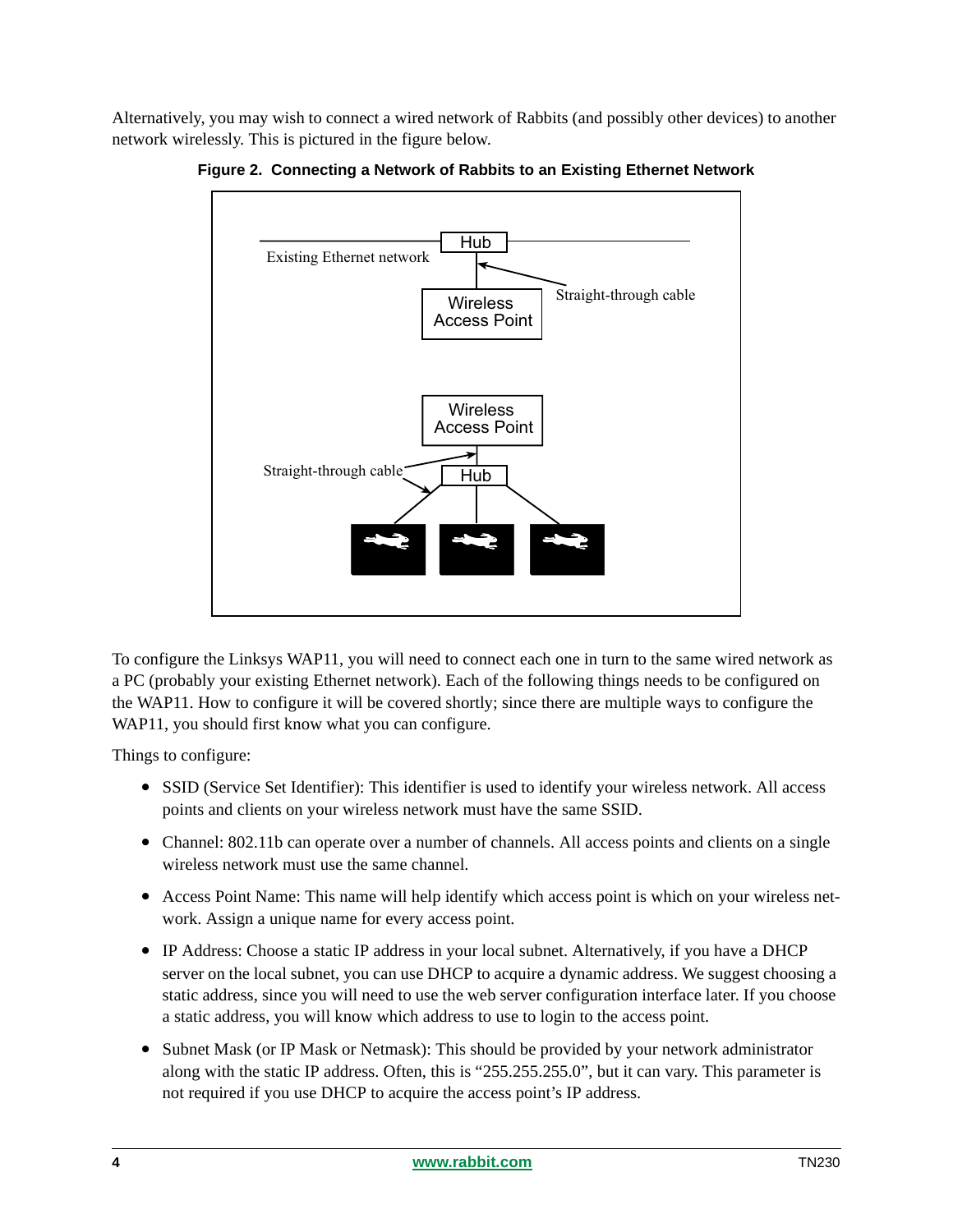- Gateway: This should be the gateway address for your local subnet. This should be provided by your network administrator along with the static IP address and netmask. The gateway address cannot be specified if you use DHCP to acquire the access point's IP address.
- WEP (Wired Equivalent Privacy): This option enables encryption on your wireless network. This should be enabled. Different products have different capabilities. The Linksys WAP11 does 64-bit, 128-bit, or 256-bit shared key encryption. Choose the level according to the importance of keeping your wireless network private. Not enabling this at all can leave your wireless network open to any Joe Hacker with a laptop and an 802.11b card. Note that you will need to pick a key length that will work with all wireless devices you wish to use on the wireless network. Different products support different key lengths.
- Passphrase: This passphrase is used to generate the key used by the WEP algorithm. This same key must be used on all access points and wireless clients to communicate on the wireless network. The passphrase is a convenient shorthand for generating the key. Unfortunately, not all products use the same algorithm for generating the key from the passphrase, so you cannot depend upon the same passphrase working on different models of wireless products.
- WEP Key: This is the key that can be generated from the passphrase. You can also explicitly specify the WEP key, although it is more difficult to enter the full key on every wireless device.
- AP (Access Point) Mode: For the Linksys WAP11, this can take on one of four modes: Access Point, Access Point Client, Wireless Bridge, and Wireless Bridge Point to Multpoint. These options are described below.

The parameters listed above all the way down to "passphrase" can be configured via the Linksys setup wizard. The other two parameters can only be configured via the web interface.

To use the Linksys setup wizard, first attach a WAP to the local wired Ethernet. Then, use the CD that came with the documentation to start the setup wizard. It should detect the WAP on the local network and allow you to configure it. Follow the directions, and see the manual that came with the product for more information. Alternatively, you can use the web interface from the start (for instance, if you are trying to configure the product from a Mac or a Linux box). You will need to configure your PC such that it thinks it is on the network 192.168.1.x. Use the web browser to browse to 192.168.1.251, which is the default address of the WAP11. It will prompt for a username and password. Leave the username empty, and enter "admin" as the password (although you should check your manual—details may have changed since this writing).

To complete the configuration, use a web browser to browse to the IP address you gave the WAP in the setup wizard. It will prompt for a username and password—leave the username blank and use "admin" as the password (as mentioned in the previous paragraph, you should confirm this in your manual). From the setup screen, you can configure everything listed above. Setting the WEP key is done from a popup window.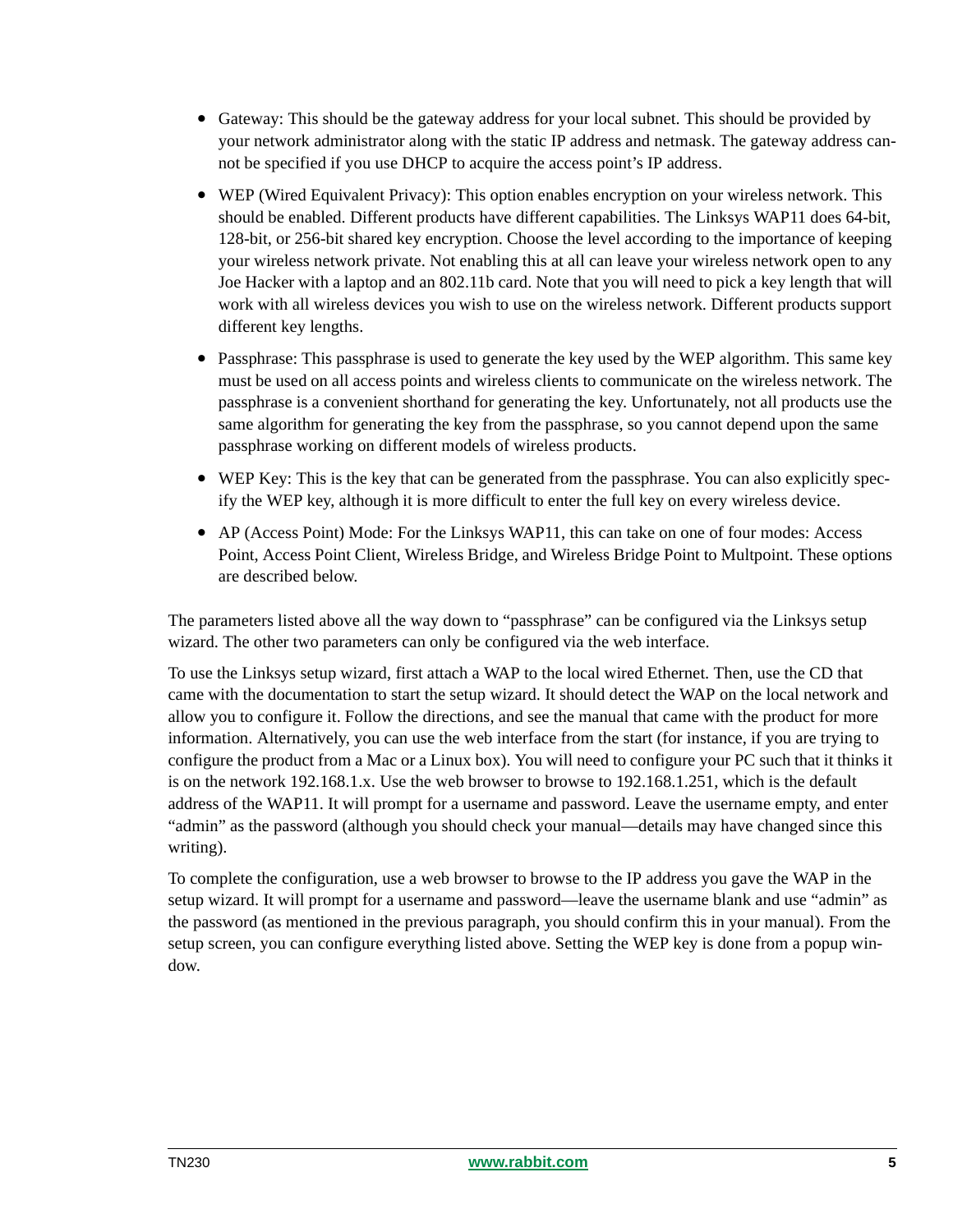In particular, you will need to configure the AP mode, depending on how you plan to use the access points. The simplest method is to use the Wireless Bridge setting for both WAPs. This setting also requires you to set the MAC address of the other WAP. (The MAC address of each WAP should be located on the bottom of each unit.) This creates a one-to-one bridge between the two access points. No other wireless devices will be able to communicate with the access points. Any data that an access point receives on its Ethernet interface will be forwarded to the other access point and its Ethernet interface, and vice versa.

If you need to wirelessly connect more than two existing networks, you will need to use the "Wireless Bridge - Point to Multipoint" setting. All WAP11s with the same wireless network parameters (SSID, channel, and WEP key) will forward their traffic amongst themselves. Be careful with this method since busy networks can degrade network performance. Linksys recommends no more than three LANs be connected this way.

If you want to use one of the WAP11s as an access point for other wireless clients (such as PCs), then you can set the WAP connected to the existing Ethernet network to be in Access Point mode, and the other one connected to the Rabbit(s) to Access Point Client mode. This mode requires you to enter the MAC address of the Access Point to which you wish to connect.

After you have completed configuring one of the access points, you will need to go through the above process again for the other access point. Make sure you choose a different IP address for the second access point. Also, if you set one access point to "Access Point" mode, make sure to set the other to "Access Point Client" mode.

Configuration for devices other than the Linksys WAP11 will be somewhat different. For example, the D-Link DWL-810 does not have a dedicated setup wizard. Instead, you must temporarily change the IP address of your PC to be able to use a web browser to contact the device. Once you have changed the IP address of the device, you can set your PC's network settings back to the original values.

### **Testing the Connection**

Once the configuration is done, you can attach the access points as directed earlier. To test the connection, you can use the sample program SAMPLES\ICMP\PINGYOU.C. First, have the Rabbit ping the IP address of the access point to which it is directly connected. This verifies that the Rabbit can communicate with the local access point. Next, run the program again with the IP address of the remote access point. This verifies that the wireless bridge is working. Finally, try running the program again with the IP address of some machine on the remote network. You can also try running PINGME.C on the Rabbit and pinging the Rabbit from a PC on the remote network.